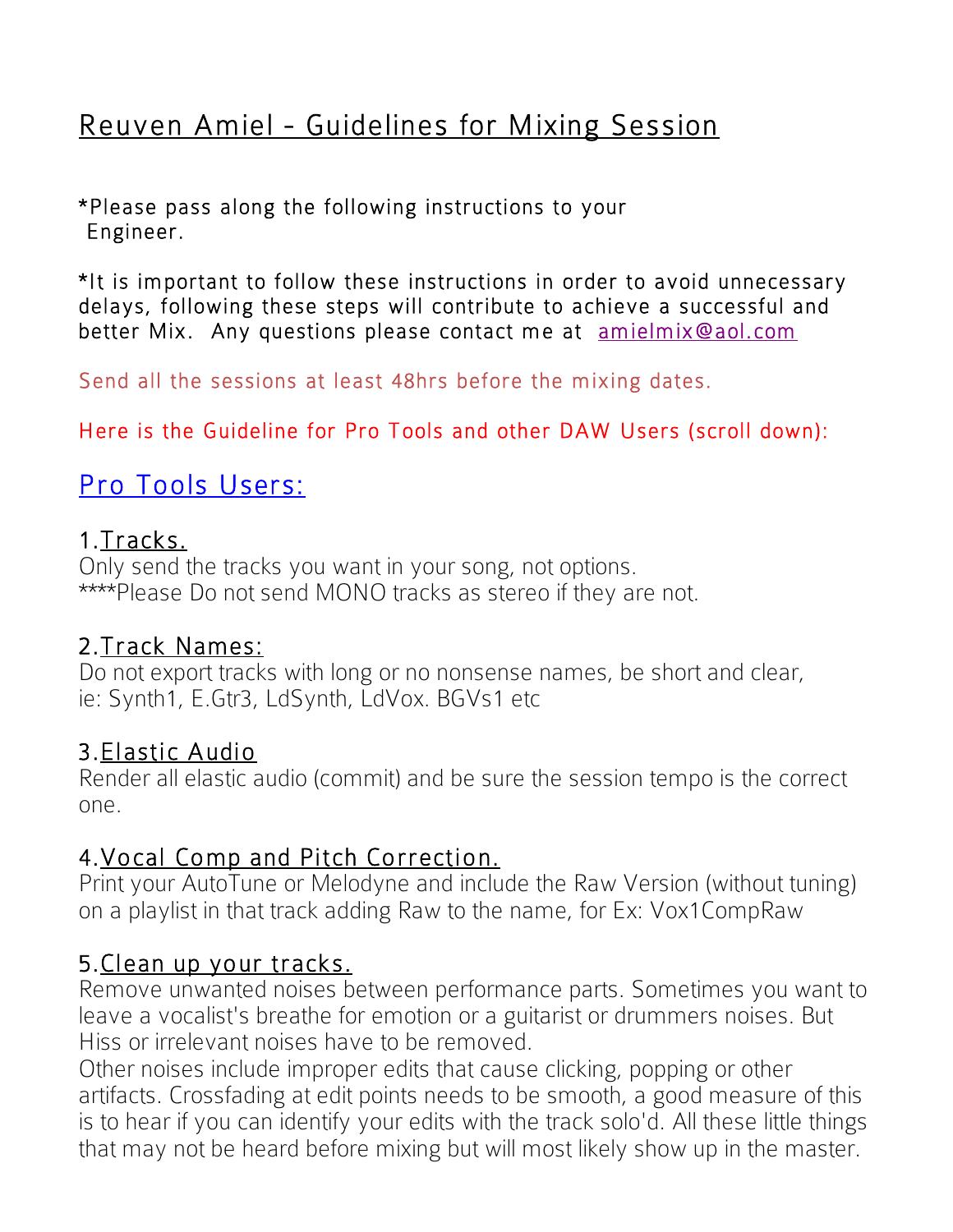# 6.Sounds with EFFX:

If you are totally in love with a particular sound please print that track with those Effx but send a RAW version of that track without process in a playlist and add Raw at the end, for ex: GTR2 and GTR2 Raw

Please only send the particular track that you are in love with, not all the tracks with effx as an option.

Do not send tracks with delays or reverb and if there is a track you love that reverb check what I said before. Virtual Instruments, Dry please, no EFFX on them.

7. Session Folder:<br>Make a Save Copy and Delete all the tracks I do not need, just keep in there the tracks and playlist are going to be used, and send that Folder to me.

Type the Song Name, BPM, Sample rate/bit-rate and Key of the Song in each Session Folder. For Ex: Blue Star 135 BPM -48khz24-E Minor

# Non Pro Tools Users/Other DAWs:

Create a New Session. "save session as" BOUNCE TO MIX for you,

#### 1.Plugins and EFFX:

REMOVE all Plugins in each track and the Master Fader. The Tracks have to be RAW, Clean, No EQ or Compression on the bounce or Render.

#### 2.Levels and Panning/Stereo and Mono Tracks:

All the faders of your tracks needs to be at "Unity"(0dbfs) and the panning in Mono tracks at Center Position and Stereo Tracks hard Left and hard Right, that includes Master Fader (no limiters or any plugin there as well).

++Check no tracks are clipping, if they do, lower the fader until they do not clip and bounce them.

Please Do not send MONO tracks as stereo if they are not.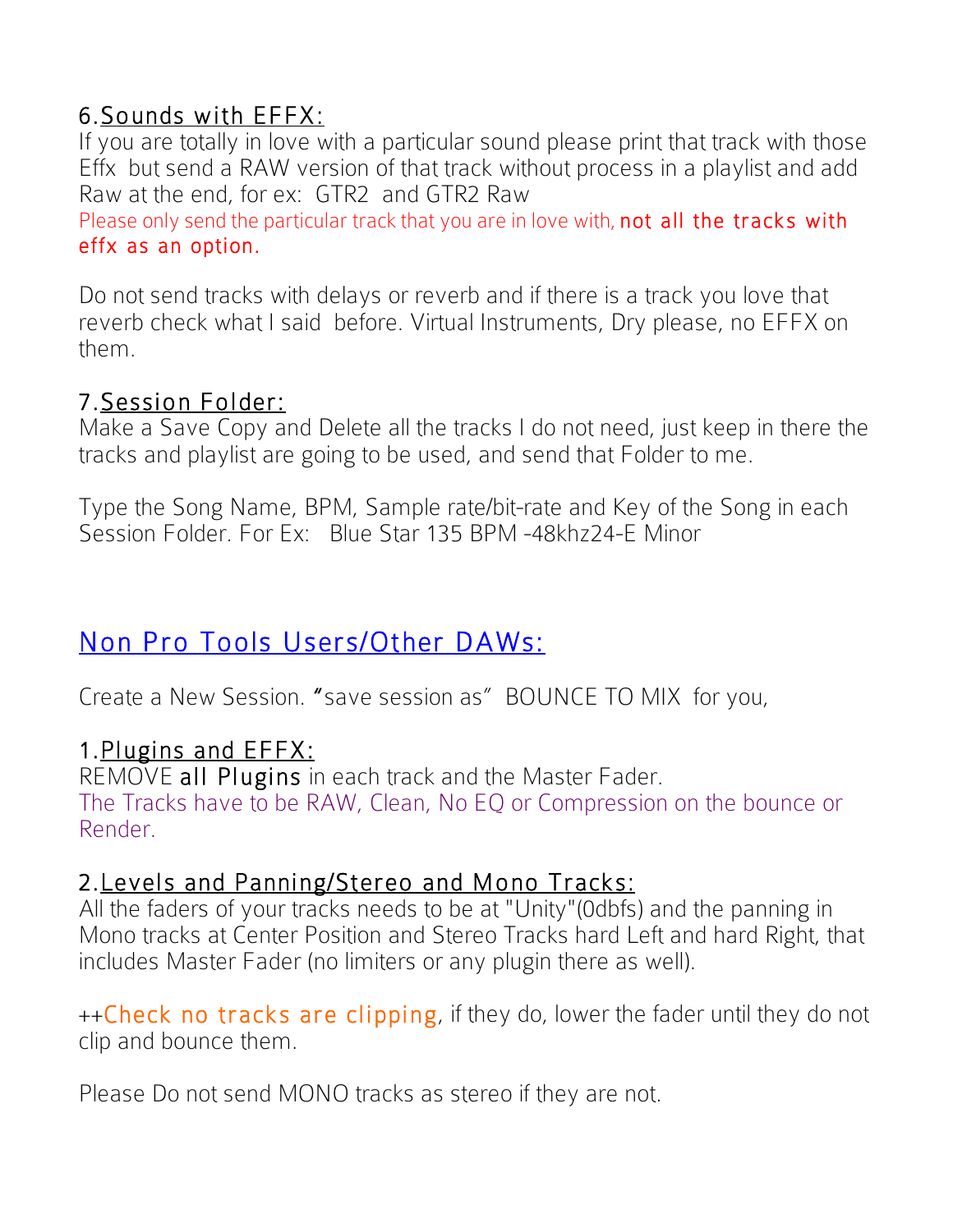# 3.Sounds with EFFX.

# If you are totally in love with a particular sound please bounce that track with all those Effx. but send a RAW version of that track without process and add Raw at the end, for ex: GTR2 and GTR2 Raw

PLEASE ONLY SEND THE PARTICULAR TRACK THAT YOU ARE IN LOVE, NO ALL THE TRACKS WITH EFFX AS AN OPTION.

No tracks with delays or reverb and if there is a track you love that Effx check what I said before #

Virtual Instruments Dry please, no EFFX on them.

### 4.Vocal Comp and Pitch Correction.

Always send with your "Tuned" Vocals, a Raw Version (untuned) adding "Raw" for ex: VocalRaw.

#### 5.Clean up your tracks.

Remove unwanted noises between performance parts. Sometimes you want to leave a vocalist's breath for emotion or a guitarist or drummers noises, that is OK, but Hiss or irrelevant noises must be removed.

Other noises like improper edits that cause clicking, popping or other artifacts. Cross-fading at edit points need to be smooth, a good measure is to hear the track in Solo to find any noises. All these little things that may not be heard before mixing will most likely show up in the master.

#### 6.Track Names.

Do not export each track with long or nonsense names, be short and clear for ex: Synth1, E.Gtr3, LdSynth, LdVox. BGVs1 etc

++ DO NOT send tracks that includes the name of the song and the name of the track plus a weird extension like "BlueStar\_Piano3\_bounce\_beep"

# 7.Export/Bounce the Tracks.

+++Consolidate all tracks from beginning of the session to the end of each track in the sample rate and bit rate of the session.

Please If tracks are Mono Bounce them ONLY in Mono NOT Stereo. DO NOT USE NORMALIZE Function when Rendering or Bouncing and NOT within the Tracks

Again, please do not render or bounce any track processed with EQ or Compression .

++Check no tracks are clipping, if they do, lower the fader until they do not clip and bounce them.